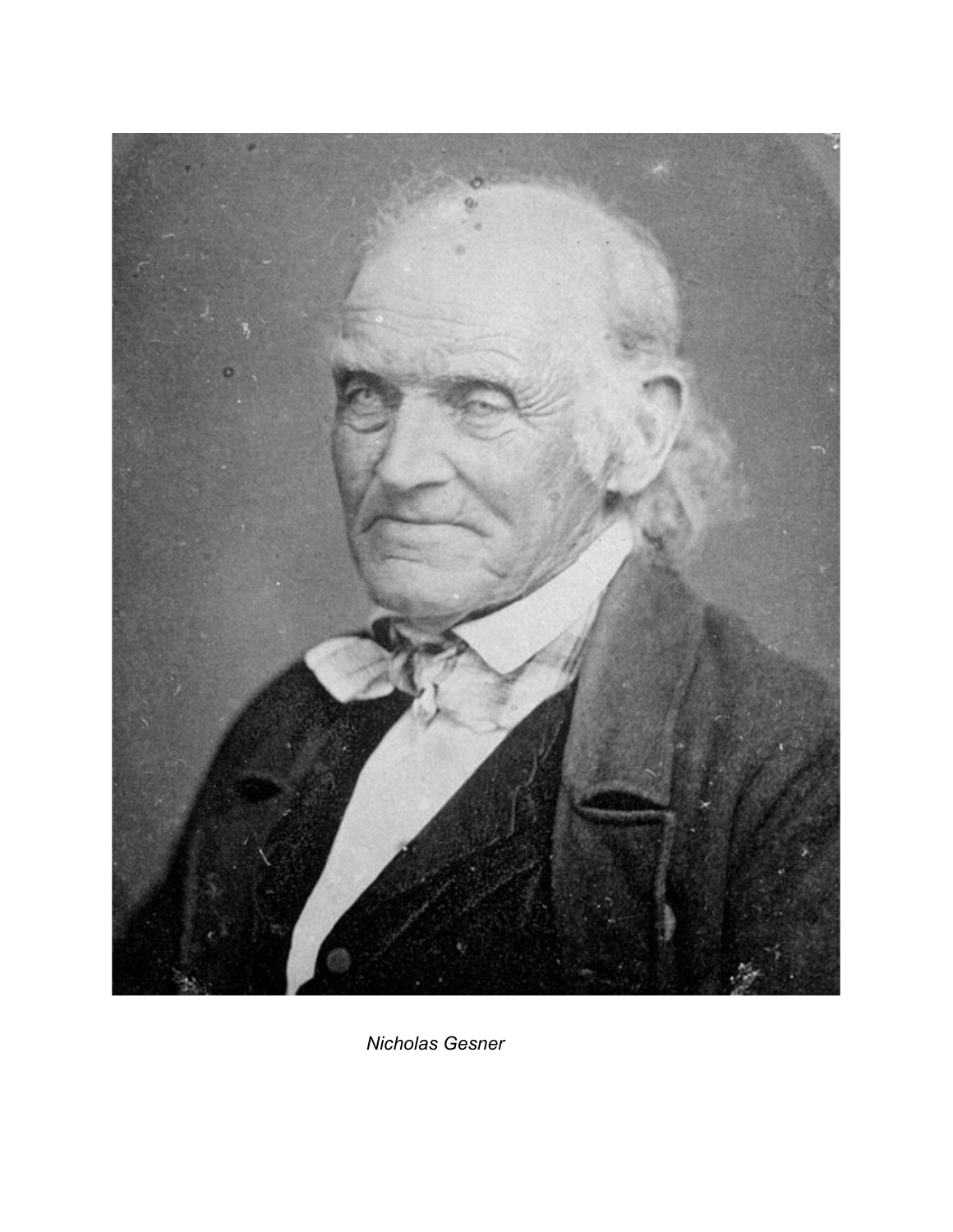# **MEDICAL MATTERS IN PALISADES & PIERMONT**

*Much of what follows is extracted from the diary of Nicholas Gesner (1765-1858), a farmer who lived in Palisades (then called Rockland) during the early 19th century. The task of transcribing and editing some 1600 pages was begun in 1958 by Alice Munro Haagensen who continued until she reached 100 (she lived to 105.) Later the project was completed by her daughter Alice Gerard and published in 2015..* 

In addition to farming, Nicholas Gesner (NG) of Palisades served variously as surveyor, schoolteacher, lawyer and census taker. The portion of his diary that remains covers much of the period between 1829 -1850 and his ungrammatical and sketchy entries not only described personal activities, but served as an almanac and account book. In addition to notes about weather conditions and local gossip, particular attention was paid to prayer meetings of which NG was a frequent and enthusiastic participant. He recorded the subjects of sermons given in town by itinerant preachers, named those who attended or didn't, and described regional camp meetings which sometimes attracted hundreds, even thousands. Also the bitter rivalry between two opposing Methodist factions - "the Old Side" vs. NG's "Reformers" - was related in considerable detail.

Interspersed among all of this, and the subject of this essay, were fragmentary references to health matters which provide vivid insight from the patient's perspective about medical practice and practitioners during the 1830s and 1840s - a time when "bleeding, blistering, purging and puking" predominated. Occasional diary entries referred to certain local doctors (Jonathan Marvin, Samuel Perry, Abraham Verbryck, ? Barto, ?Wright) who might draw off blood or prescribe plasters and potions to family members. In a dire emergency physicians in New York City could be consulted and on one occasion in June 1832 when NG's son Herbert sustained a severe injury which led to amputation of his foot and then infection set in, he was taken across the river to the College of Physicians and Surgeons where a below the knee amputation was performed by Valentine Mott, the leading surgeon of the day, "with 8 or 9 students present." The competency of country doctors was limited and there was little uniformity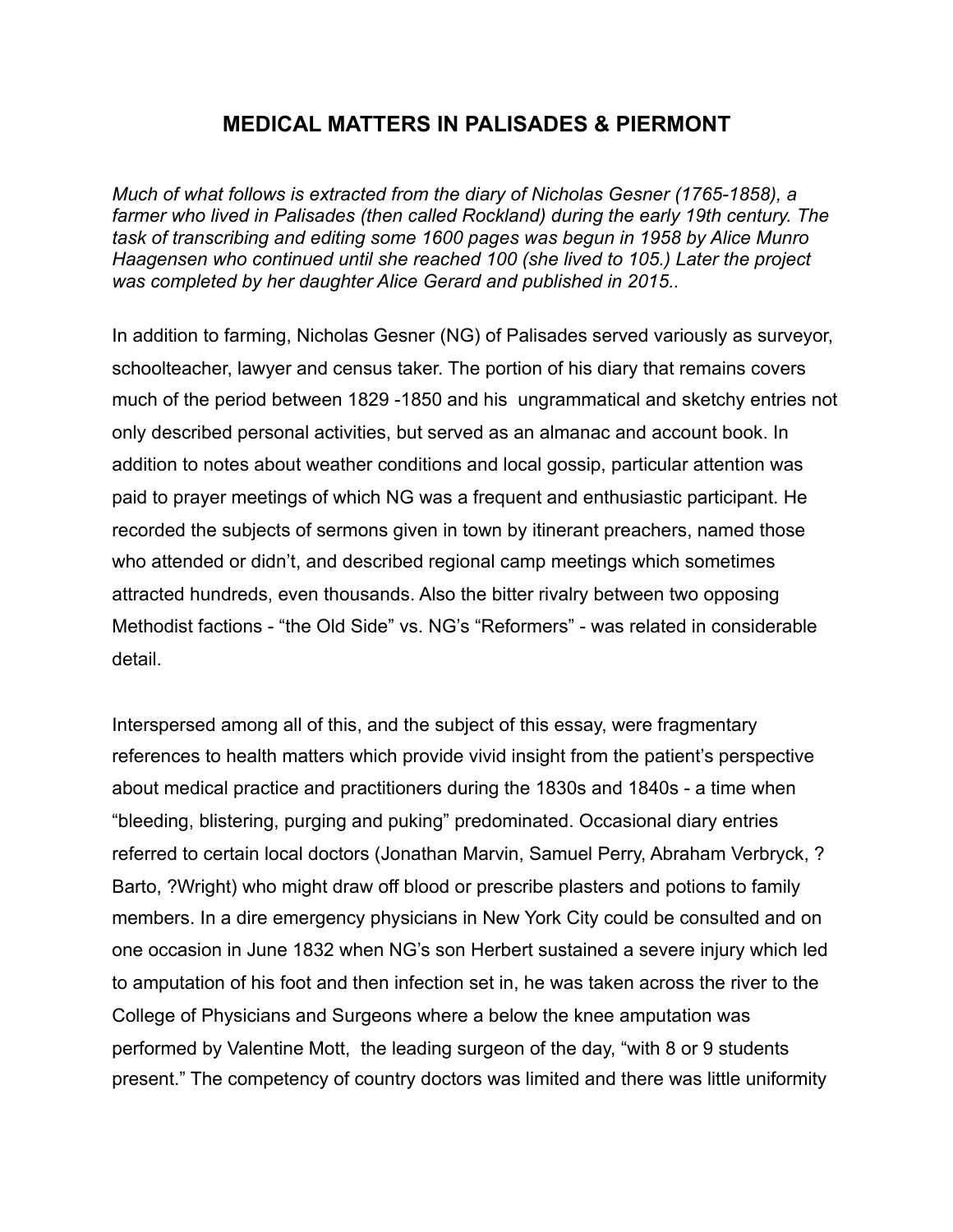between their practices, except for their prescribing toxic drugs, e.g. calomel (mercury), laudanum (opium), cayenne pepper and other unpleasant remedies. Indeed, in routine cases it was difficult to distinguish "regular" doctors from quacks as was illustrated by the following diary entry from June 15, 1833:

 *A pretended Botanist and Stranger passed my door to Day, pretended to cure Rheumatism and also the fever and Ague in 13 or 14 Hours and never to have it again. Also the Salt Rheumatism, the tooth ache in 2 Minutes with many other complaints. His upper lip was unshorn, had on it long hair. Said he had been educated a Regular bred physician in France, had been in Canada as much as 15 or 16 years Among the Indians there and had acquired a Knowledge of Botanical Medicine. I fancy his long lip beard was a Stratagem to make people believe he knew something and he could speak well; but instead of French I think he is Irish by tongue. I got a plaster of him for Jake 4 shillings. A man with him who carried his medicine.*

Although this stranger seems to have been an itinerant, several members of NG's family were proponents of the popular Thomsonian movement, a gentler botanical alternative to the "heroic" style favored by mainstream practitioners, and usually their herbal remedies were tried before reluctantly calling a doctor. The following sequence from the summer of 1834 illustrates a typical doctor-patient relationship:

 Aug. 9: [Exhausted after 4 days labour] *I gave up just before 12 having brought in One load of Hay from little field, grew very sick at the Stomach and much Weakness, the family having thought it best, sent for the Doctor…Doctor Hopson came in the evening to see me. He saw it necessary to Administer Medicine, I thought in short time the pain in My back seemed to diminish. This was Saturday evening (perhaps some laudanum) rested middling easy that Night.* Aug. 10: *Dr. Hopson here early; saw me more favorable, Early in the afternoon [he] was going up in the point to see David Parsels arm, stopped in, Whether this will be counted I Know Not….This afternoon my pain (not by way of spasms)*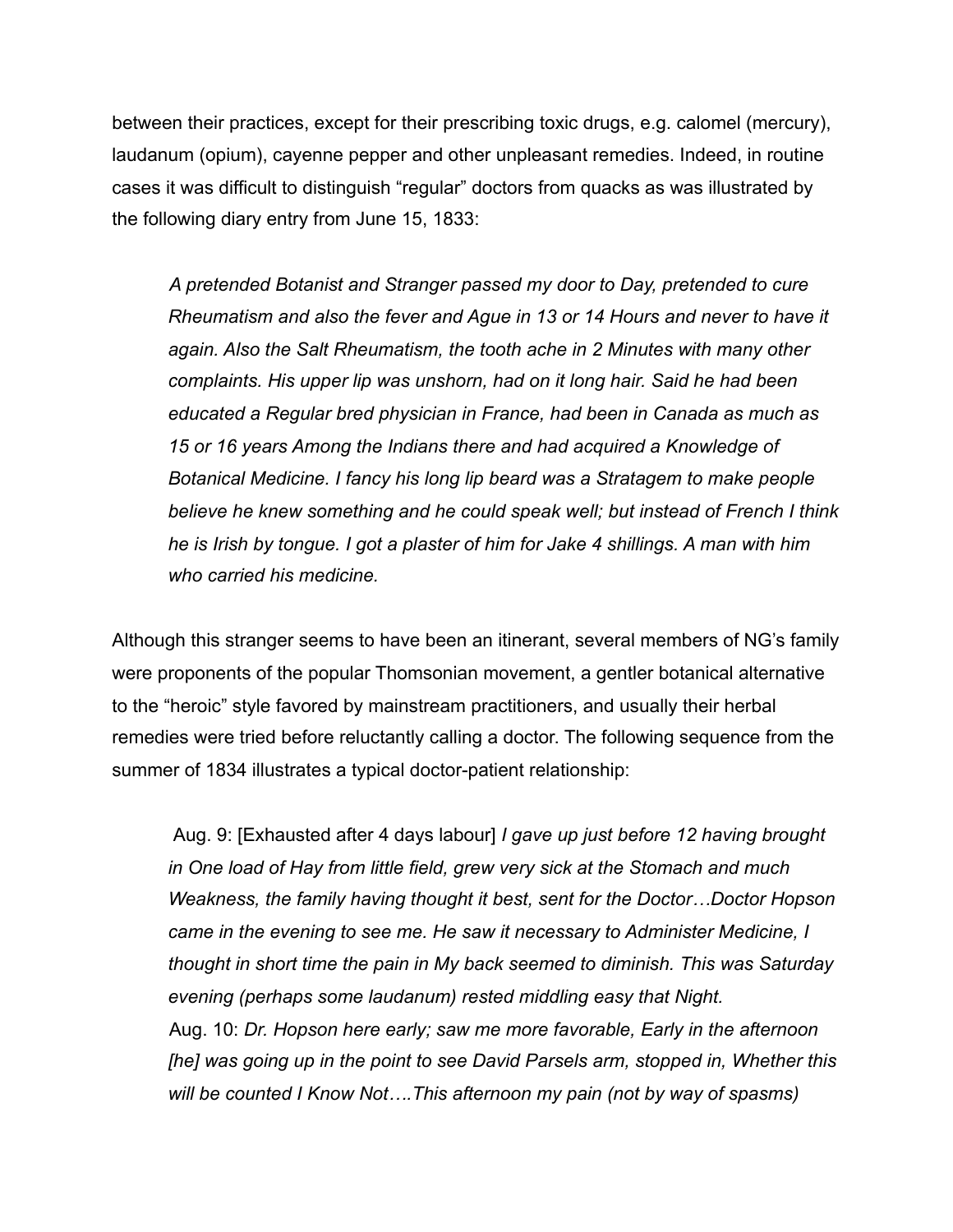*increased to a great degree all round my body down each thigh and leg* [sciatica] *so as to render me really miserable, had draughts to feet Morning miserable.* Aug. 11: *Doctor Hopson this Morning after hearing my situation the last Night left Physic - it appeared good as a purge however I was some easier before He came…This night I did sweat in an excessive degree, began to feel moist on the Skin before evening, the sheet under and over me was Wet as water as far as it could Spread…This seems natures effort for no medicine for this purpose has been administered , all the time very wet weather. My pain ceased with the sweating.* 

Aug. 12: *Doctor Hopson visited me this morning, considered the sweating would be of much service, admonished me to be careful and not venture outdoors too soon, left nothing to take, since I appeared so much better…In all this time eat little or nothing, using some brook Mint tea. But retained great thirst. However I felt quite comfortable in the forenoon.* 

Aug. 13: *Hopson visited me Again to Day, thought I was doing well….Today I enjoyed a tolerably good Day as to sickness.* 

Aug. 14: *I sweated the Bed shirt and Wet again the past night But not quite equal to Monday Night…Doctor again to Day.* 

Aug. 15: *Hopson came in…left 12 powders to be taken at the interval of one hour this being in the afternoon. I had Grown worse taken with a smart chill [which] left me very sick. I have a constant and insatiable thirst.* 

Aug. 16: *Doctor paid no visit to Day, concluded the 12 powders left on the 15th would terminate the fear……[later] quite sick, light headed some.* 

Aug. 17: *Doctors 8th Regular visit* 

Aug. 19: *Doctor in this evening enquired into my state left no Medicine. Said he would call tomorrow and leave me some tonic Medicine for the Stomach; I expected he had done; this should not be called a Medical Visit.* 

Aug. 20: *I am a little better…Doctor Hopson here about 11 o'clock this morning left some tonic Medicine. I had not expected him Again and therefore he Ought not to make charge* 

Aug. 22: *I feel something better this morning*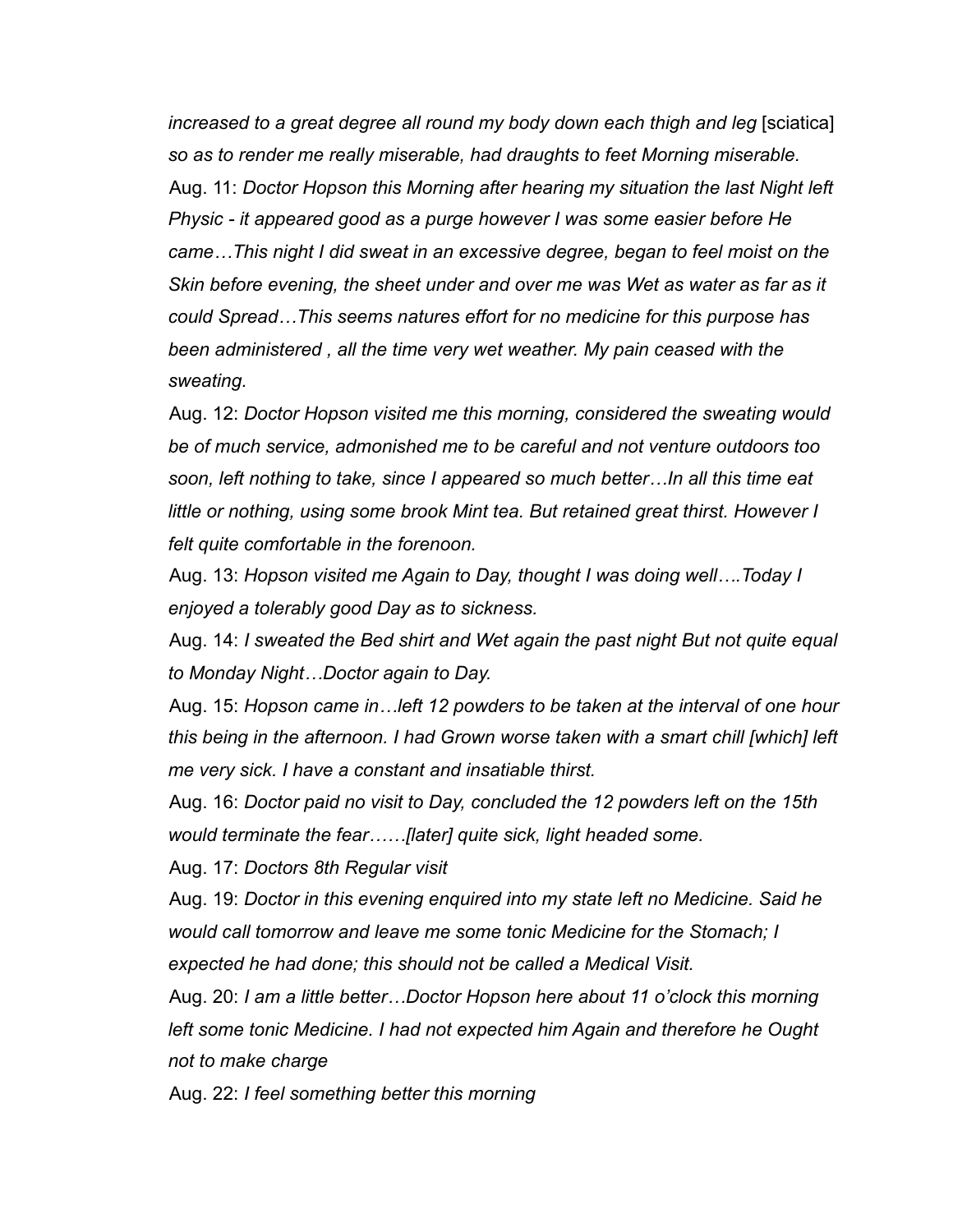### Aug. 26: *I mowed Spread and Raked Some, with much fatigue and trembling*

For the next month NG continued to suffer intermittent weakness and fever, but what's most interesting about this narrative is his skepticism about the efficacy of Doctor Hopson's medicines and his frustration about being charged for what he believed were unnecessary home visits - ten of them over two weeks!

## **DOCTORS' FEES**

Exasperation with Dr. Hopson was evident again in the following sequence from 1835 concerning NG's wife Gracy who suffered from recurrent gastric symptoms: *It starts as a "plague" in the stomach, fly's up in her throat, almost chokes her. Harsh medicine sends it down a Moment, but starts up again as though it would flee from the severity of the Stuff taken - large portions of the spirits of turpentine has been taken. Doctors medicine and every harsh attempt to destroy it has hitherto failed.* 

Oct. 16: *Doctor Hopson came to see Gracy, she has a longtime complaint of Great distress at the Stomach, she thinks it is Worms, an empty Stomach she feels very bad, Weak faint, sickness at the Stomach; perceives a Crawling up in her throat. He thinks it may be Worms.* 

Oct. 17: *Gracy bad last Night About 12 o'clock, she said she thought she could not live till Morning, thinks that she is devoured With Stomach Worms; she seems quite poorly for About one Hour…She took the Doctor's Medicine - a little Better this Morning.* 

Oct. 21: *Gracy very ill this morning with her stomach, judges it to be Worms, she is very weak….Doctor Hopson to visit her this Morning, left some more Medicine, this is his 2nd visit to her* 

Oct. 25: *Gracy is considerably better, Doctor Hopson was to see her friday… Which is his 3rd Visit, did Nothing for her* 

Oct 29: *Doctor Hopsons 4th visit to see Gracy, came this Morning*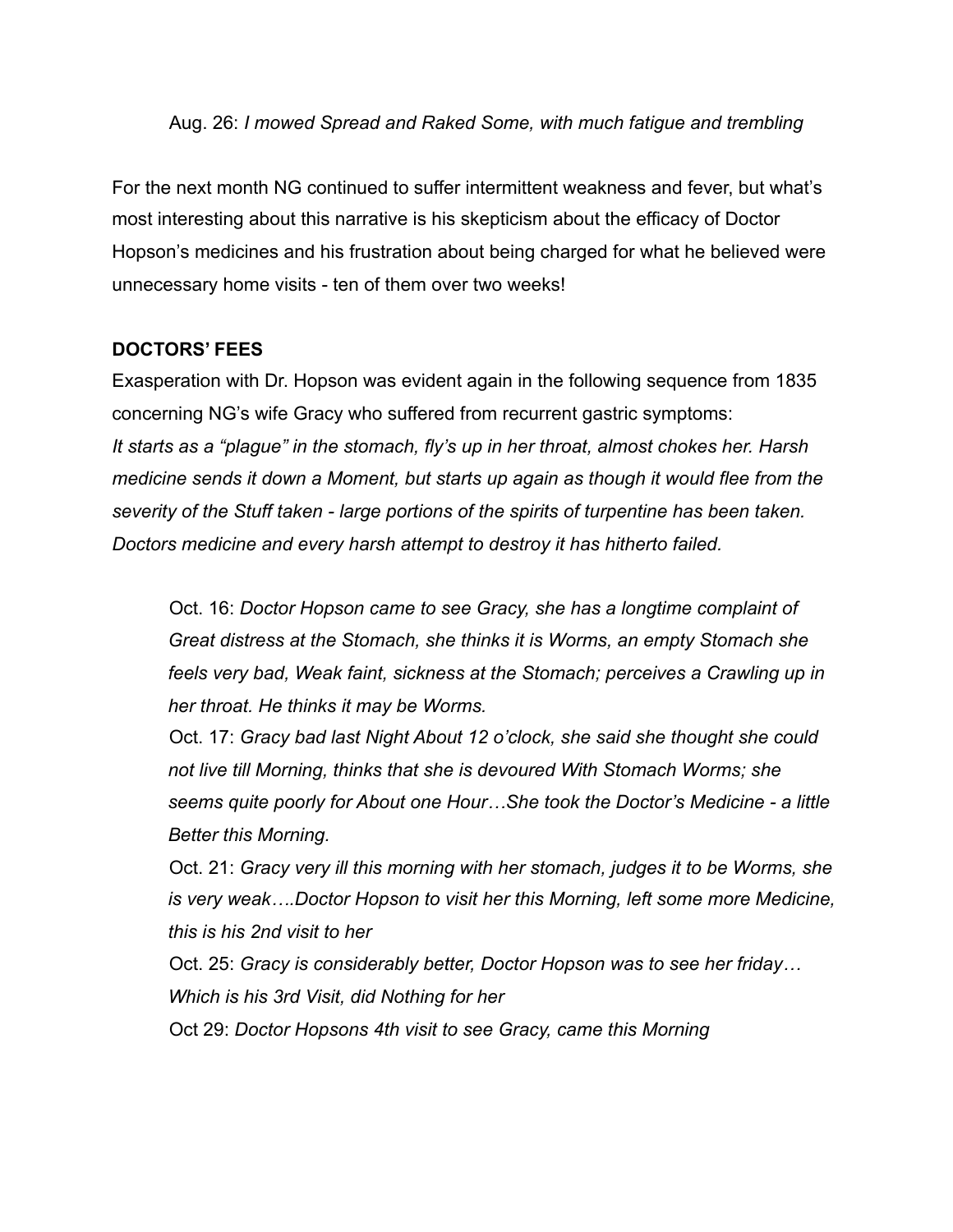Gracy continued to suffer from *some live Animal on her Stomach, creeping up in her throat, half choking of Her…and giving her much Misery.* Again, three weeks later: *Gracy is much troubled with Some living Animal on her Stomach, wears her down a*  long time already, best part of a Year. It's not clear whether Gracy really suffered from worms or from some other chronic ailment, but her self-diagnosis was plausible. *The People's Common Sense Medical Adviser in Plain English or Medicine Simplified*, published by R. V. Pierce, MD in 1889, had this to say about intestinal worms:

 *The round worm, termed by naturalists ascaris lumbricoides, varies from six inches to a foot in length. It infests the small intestine and seldom migrates into the stomach or large bowel. Instances are reported, however, in which it has crept upward in the esophagus, larynx, nostrils and eustachian tube….The symptoms which the long worms occasion are frequently obscure. Thirst, irregular appetite, colicky pains, excessive flow of saliva, enlargement of the abdomen, itching of the nose, pallor of the face, offensive breath, disturbed sleep and grinding of the teeth are kA common symptoms…The passage of this species of worms from the bowels, or their ejection from the stomach, is the only positive evidence of their presence.* 

 Nov. 27, 1836: *Gracy quite ill 2 or 3 Days, especially in the Evening with her throat and Stomach is quite sore. It appears that her complaint is Worms, one came from her Mouth a few evenings Ago.* Feb. 2, 1836: *I Paid Doctor Hopson's \$4.50 being in full, he was in front of house on his way to New York.* 

When Gracy, suffered the same complaints in 1838, she was attended by a different doctor (Abraham Verbyck) who probably was no more successful but might have been cheaper. Like his mother Gracy, NG's son Jacob suffered from recurrent pains in his abdomen and right side: *violent spasms, apparently fainting or fit under the excessive pain in his side, his legs feet toes hands in the most awful condition with Cramps; a poor unfortunate Sufferer is he.* On October 4, 1832 Jacob consulted the long established Dr.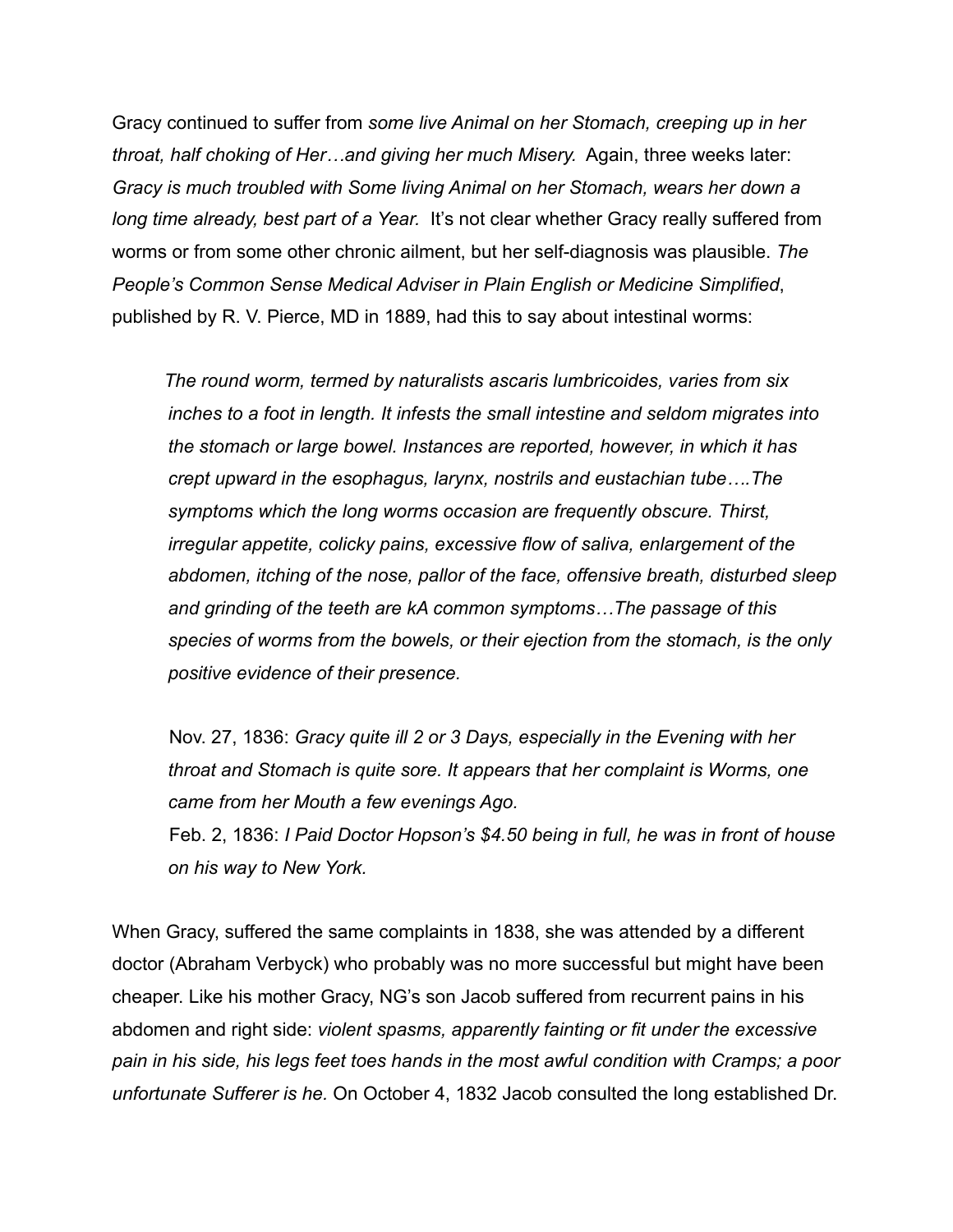Abraham Cornelison of West Nyack but wasn't pleased with the visit. When Jacob failed to pay the bill, the doctor sued and more than a year later (November 6, 1833) NG intervened as mediator:

 *I went to Nyack to settle Jacob Gesner's Bill of Medicine with Doctor Cornelison, he had a Summons served on Jacob Gesner for 10 shillings. Jacob Gesner considered this bill an extravagant Charge for a trifle of drops. Jacob Gesner had offered him pay at the time When he got the Medicine but he, the doctor, Refused to take it. The cost was 6 shillings 6 pence but the Doctor Agreed to take 6 shillings and the Cost 5 shillings = 11 shillings. This I paid. Jacob gave 8.* 

Jacob continued to suffer from colicky pain and in 1834, young Dr. Hopson, then just beginning practice in nearby Piermont and presumably less expensive than Dr. Cornelison, was called to see him.

 Sept. 15: *Jacob Gesner exceedingly poorly with his Side, attended with paintings and violent Cramps, and Seemingly several turns like fits, the neighbors called in*  and Some happened in. This was truly a Mournful sight; the extreme Agony, the faintings the Cramps and apparent lifeless turns could but excite the Sympathy of *the hard-heartedest enemy truly a deplorable and pitiable condition… Doctor Hopson sent for came almost 10 at Nt* 

Another example of NG intervening in settling a doctor's bill was described in the following entries made in 1841.

 Oct. 30: *I drew up a paper for Peggy Concklin who is and has long been the object of sore affliction and excruciating pain With the Stone in the bladder, the Doctors Bill* [Dr. L.B. Wright] *with some Medicine was 115 Visits amounting to 118 \$ Brought in a few Days ago. The use of an instrument was almost daily necessary, a great sufferer — this paper Was to try to collect it for her in her Name…*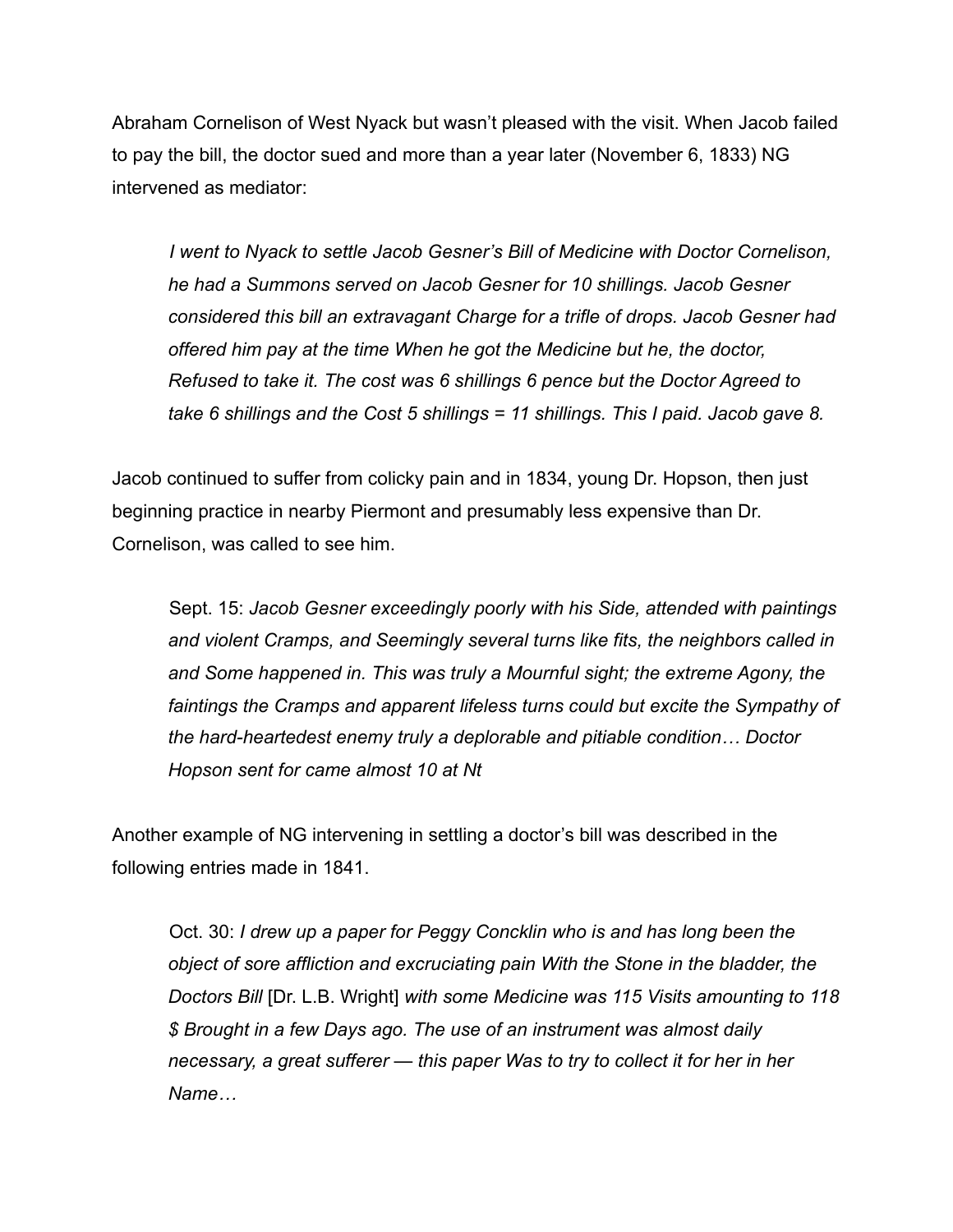During the early 19th century, because invasive surgery to remove bladder stones was hazardous, a safer approach employed urethral catheters to crush the stone and then flush out fragments. Although 115 daily catheterizations seems like a remarkable number, probably Peggy's bladder stone, like a ball-valve, caused intermittent obstruction and the catheter pushing up and away provided temporary relief .

So who was Dr. L.B. Wright? During the 1850s advertisements frequently appeared in local newspapers proclaiming his "astounding cures." One that appeared in the *Rockland County Journal* (see HRVH, Jan. 15, 1859) modestly claimed Dr. Wright's Antidote was "the most potent remedy ever yet discovered." The liquid cathartic could be purchased at apothecaries throughout the county, including in Piermont, and cured several dozen conditions: piles, pimpled faces, hysterics, impotency, summer complaints, flatulence and was "a sovereign remedy" for female weakness. And yes, Dr. Wright's Antidote also was claimed to be "triumphant" for "gravel or stone in the bladder." One wonders why with such amazing efficacy that daily house calls and catheterizations for Peggy Conklin were necessary, and it's understandable that her husband was perturbed. Henry was able to pay \$29.18 for "Labour in Hay and Sundry other articles" and \$32 more was raised from the community making \$61.18. But this still was insufficient. As a compromise, Henry Concklin gave Dr. Wright a promissory note of \$18 bringing the total to \$79.18. The rest the Doctor "abated" promising "to Attend Peggy when necessary while he Remained in the neighborhood gratis." Presumably, Dr. Wright didn't plan to spend much more time in that neighborhood.

#### **THE PORTLY DR. CORNELISON**

NG may not have appreciated fees charged by the likes of Drs. Cornelison and Hopson, but they were among Rockland County's best and it's worth considering each of their stories in more detail. Abraham Cornelison (1755-1835) of Nyack did his medical training in New York City as a private student of a well-known and rather notorious physician Nicholas Romayne. By special arrangement the Trustees of Queen's College in New Brunswick issued diplomas to Romayne's students and in order to complete his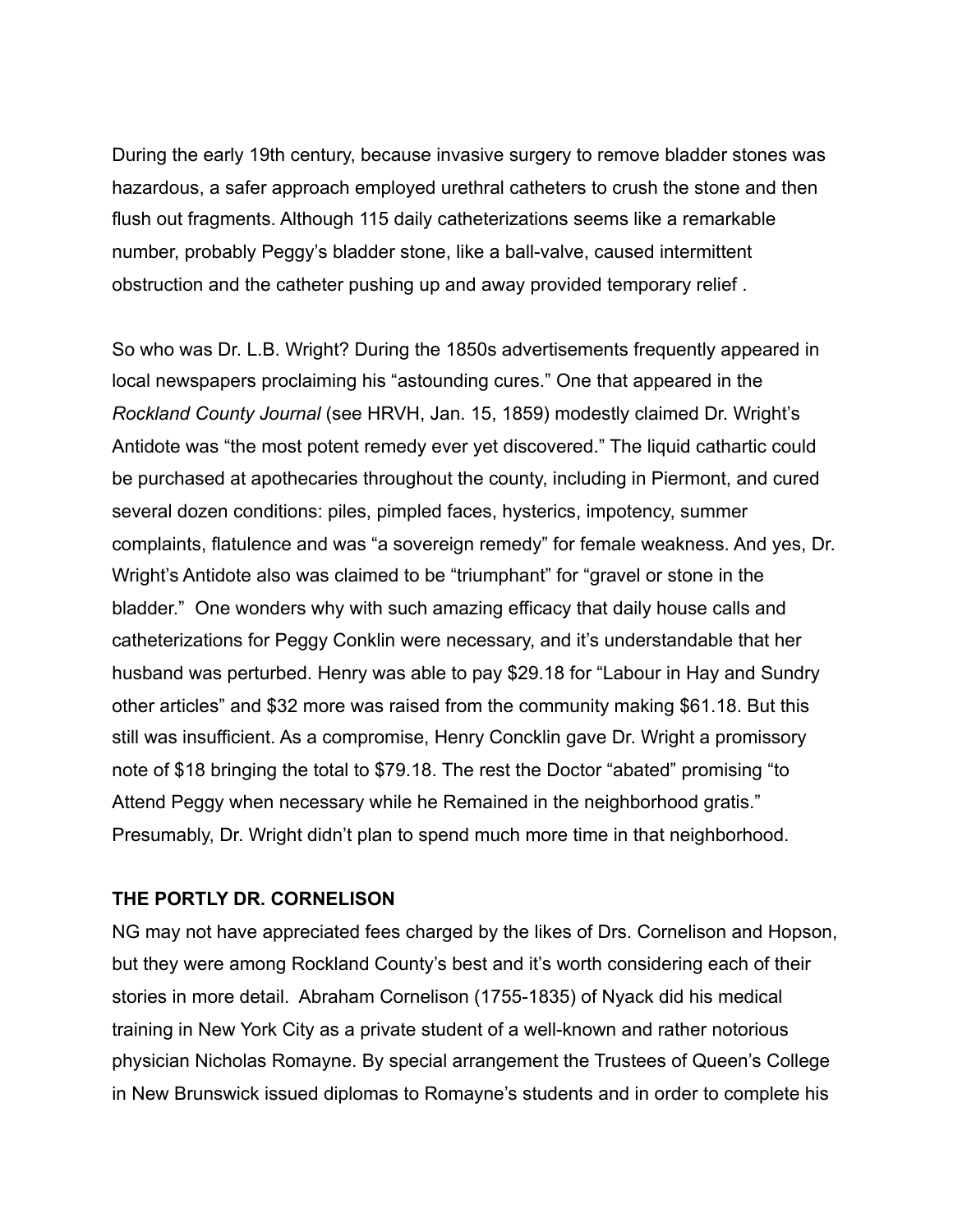studies, Cornelison submitted a thesis titled *An Inaugural Dissertation on the Hooping Cough* which was dedicated to his mentor. After describing the clinical features, he concluded, "The cure of this disease is both difficult and tedious…When the contagion is present, and continues to act, we know not how to expel if from the system; neither do we know how to correct its acrimony." He recommended "antiphlogistic" treatments e.g. calomel, antimony, opium and Peruvian Bark (quinine) — and cold baths, "to brace the relaxed fiber, and give vigor and energy to debilitated systems."

After receiving his degree and license in 1798, Abraham Cornelison wasted no time getting to work in Clarkstown (now West Nyack.) One local (Tunis Smith) would recall in his *Remembrance* that, along with eight others, "I was Noculated for the small Pocks by Doctor Ab. Cornelison" The doctor was always neatly dressed and described as "portly" - in his maturity he weighed more than 300 pounds. According to legend, when he was called to make a house call, Cornelison first would fortify himself with a glass of whiskey - so did many other country doctors and alcoholism seems to have been an occupational hazard.

In 1816 Dr. Cornelison was asked to participate as judge in a "witch trial." Jane Kaniff, known to the locals as "Naut," was the widow of a Scottish physician and in her later years treated her neighbors with herbs and various folk remedies she'd learned from her husband. Naut was considered to be eccentric, perhaps because she had a black cat and a talking parrot. A historian (Green) writing in 1866 recalled,

 *She was odd in dress, preferring parti-colors of wondrous diversity, queer in fashion of arranging her hair. She was unsocial in a neighborhood where every one knew each other, and morose or erratic when forced to meet people…From her deceased husband she had gathered a smattering of medicine and now, when placed where she could get at the herbs known to her Materia Medica, she made wondrous decoctions with which she treated such as came to her for aid and…with most excellent results.*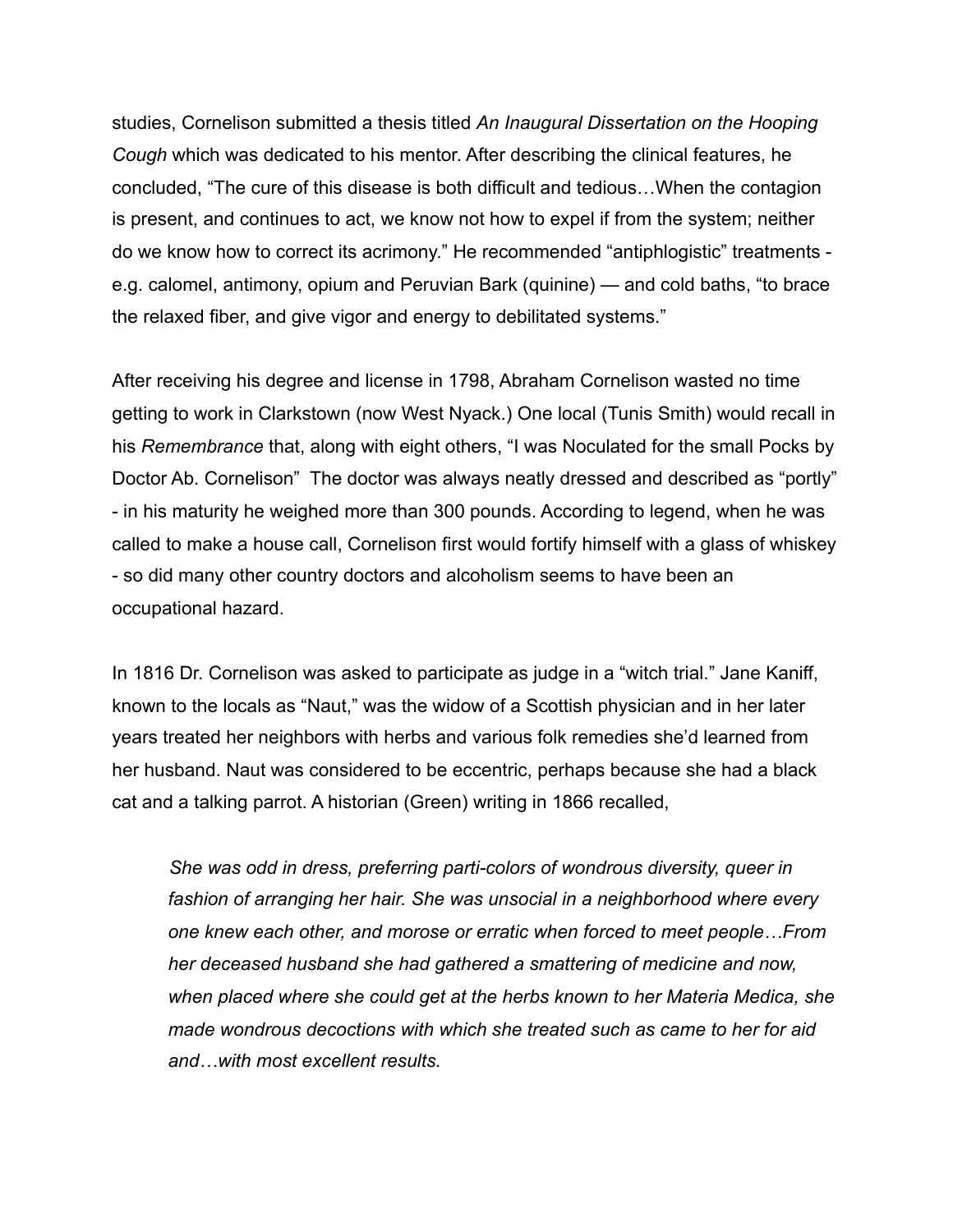Some regarded old Naut as being insane, but others said that she was a witch who was influenced by the Devil. When strange things began to happen - like a cow suddenly producing no milk - it was decided to put the matter to a test. Some favored binding her head and foot and then throwing her into the mill pond to see whether or not she floated. If she drowned it would prove that she was *not* a witch! Cooler heads said that was too drastic and also illegal. Instead she was taken to a nearby grist mill and placed on one side of the great flour weighing scales; an iron-bound, wood-covered family Bible placed on the balancing side. The idea was that if she outweighed the good book, it would seal her fate as a witch. Dr. Cornelison, perhaps disturbed that he was losing potential patients to the witch doctor, agreed to serve as a not-so-impartial judge. It was a good thing for Naut that they didn't place the portly doctor on the other side! Naut Kanif was exonerated and later it was reported that she was allowed to return to the companionship of her cat and parrot. It was the last witch trial in New York State and one of the last in the country.

In 1829 Abraham Cornelison was instrumental in forming Rockland County's first Medical Society and was elected its president. But by then he was approaching the end of his long career and life and a newly arrived member, young Dr. Hopson was just getting started in Tappan Landing (soon to be renamed Piermont) where he would work for more than a half century.

#### **DR. HOPSON OF PIERMONT**

James A. Hopson was born in South Carolina in 1809 and for unknown reasons moved at age 19 to New York City. Soon afterward he enrolled in a medical school near Utica (The College of Physicians and Surgeons of the Western District) graduating in 1833. Just when he arrived in the Piermont area is unclear (reports vary between 1828 and 1834, but his credentials weren't filed with the county clerk until 1837.) The New York & Erie Railroad began construction in 1832 on what would be the eastern terminus of a line to Lake Erie and, no doubt, the village's economic prospects seemed bright; the population was growing and Tappan Landing must have seemed like a good place to start a practice. Dr. Hopson's office was located along the "Slote" (ditch) - now known as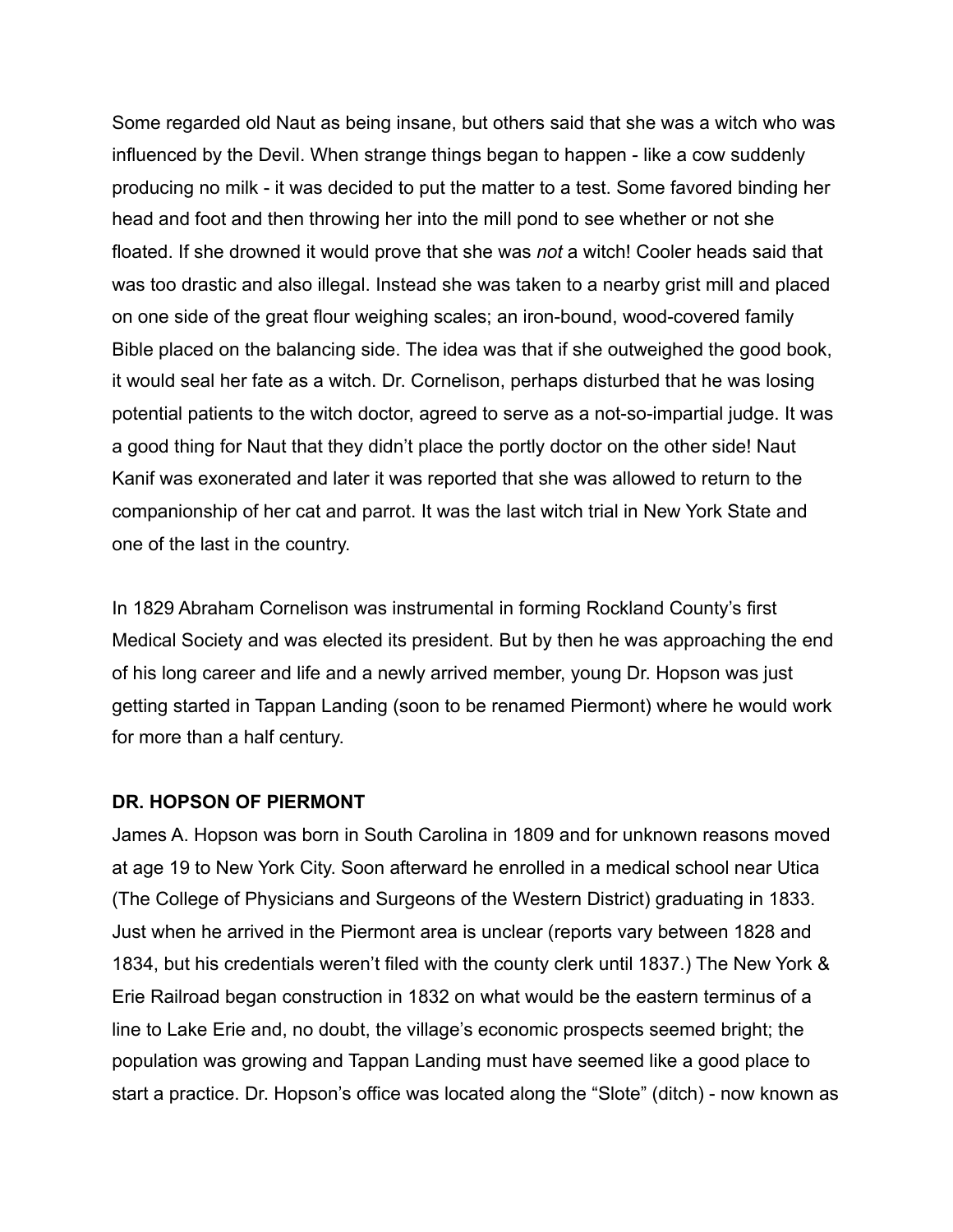Sparkill Creek - and during the town's brief years of prosperity his practice flourished. He was well respected, appointed a trustee of the village and in 1877 served a term as president of the county medical society. (His home, built in 1850 still exists in Sparkill adjacent to Tallman State Park.) At a Flag Day rally in Palisades in 1861, the former Southerner made a fiery speech declaring that the time had come to draw the line on slavery: "Either we have a country great, glorious and free or we shall have anarchy and confusion." Although NG did not attend the event, he noted the doctor's participation in his diary: *Dr. Hopson, of whom it was said, exceeded them all -* a month later at a July 4 ceremony at the Baptist Meeting House, Hopson read the Declaration of Independence aloud. When economic hard times came to Piermont, during the 1860s and 1870s, the local population dwindled to the point that it was difficult to sustain a viable practice. The oldest of Hopson's nine children, Edmund who had followed in his fathers footsteps and shared the practice for several years, after serving in the Civil War, heeded Horace Greeley's advice for young veterans to go west to seek their fortunes. He prospected in the gold fields near Durango, Colorado for a few years but died there of an unknown cause at age 43.

## **NICHOLAS GESNER's LATER YEARS**

Entering his seventies, NG continued to engage in farm labor although diary entries suggest that he was feeling the strain:

 June 30, 1837: *I am Very ill with my back and pain through My body, left side. Mostly, Kidney for upwards of 5 Weeks…..I am very much Afflicted with pain in Small of the back, but the seated pain seems in the left kidney.* Aug. 21, 1838: *I am ill with pain in the back and round my Whole body.* 

Perhaps NG suffered from lumbago (low back pain) or even kidney stones but, typically*, w*ithin a few days he would be up and back to farming or some stressful activities. In 1841 the still spry 76 year old walked over to Piermont, about six miles roundtrip, to view the new railroad works at the end of the "long pier." During the summer of 1850, by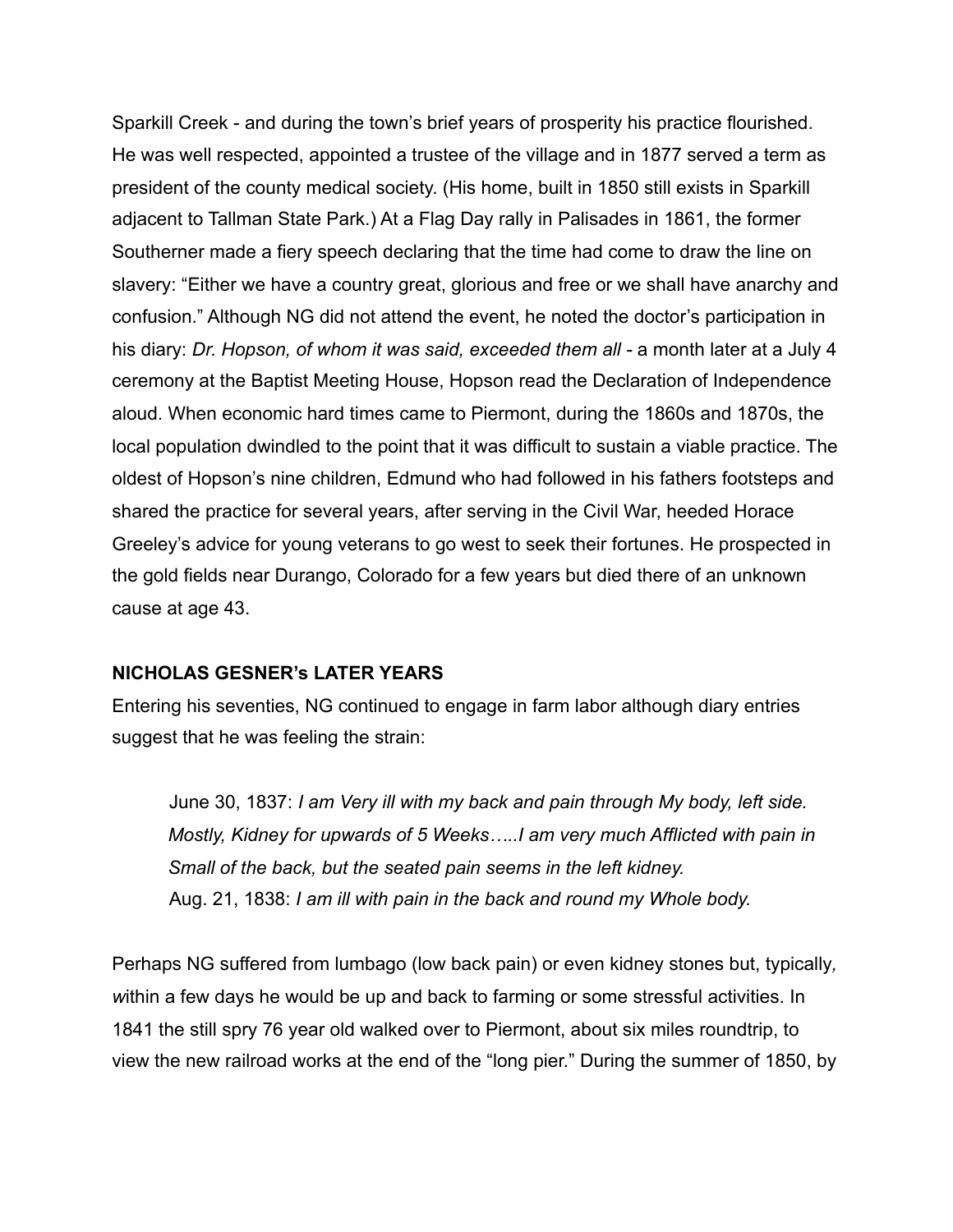now in his mid eighties, NG reported feeling *excessively bad and painful….some days little better and then Worse.* 

June 11: *I am extremely Afflicted with Rheumatism, Shoulders, hips, legs, can Scarcely stir for 3 or 4 weeks, especially for the latter part of the time,; can't get in or out the bed, walk, stand or Sit without continued Misery.* June 21: *It darts it pains, then in one place, then another, sometimes by Moving a finger or just moving My hand excites a Miserable pain in the Shoulder, and so of Any other part. My whole body seems as if bruised to pieces, and the least Movement of any place or part gives the Severest acute pain, leaving the parts with a Serious pain sometimes More than a day. At present I cannot and for 10 or 12 days get in the Bed, nor out, dress or undress without Suffering immensely — At night a great sufferer.* 

July 9: *I am Wonderfully afflicted, continues painful and suffering.* 

That summer NG was visited several times by Dr. James J. Stephens, a well known physician of Tappan (described in Bayley's history of Rockland County as "of the Manor born" but eccentric and "neglectful of personal adornment.")

 July 16: *Doctor Stephens the 5th visit, Just in. Gave Another Medicine to Rectify the Stomach, the first Guaia Stopped a While, linament Brandy to be continued.*  (guaia or guaiacum was a popular homeopathic resin.) July 18: *I continue bad with Rheumatism, Much pain.* July 20: *I seem some Afternoons better.* 

But that was NG's last diary entry. We presume that Dr. Stephens was paid, grudgingly, and Nicholas Gesner lived on for another eight years, dying at age 93 in 1858.

## **MEDICINE IN TRANSITION**

Medical practice in Rockland County was a microcosm of what was happening elsewhere. Early in the 19th century there were bitter rivalries between orthodox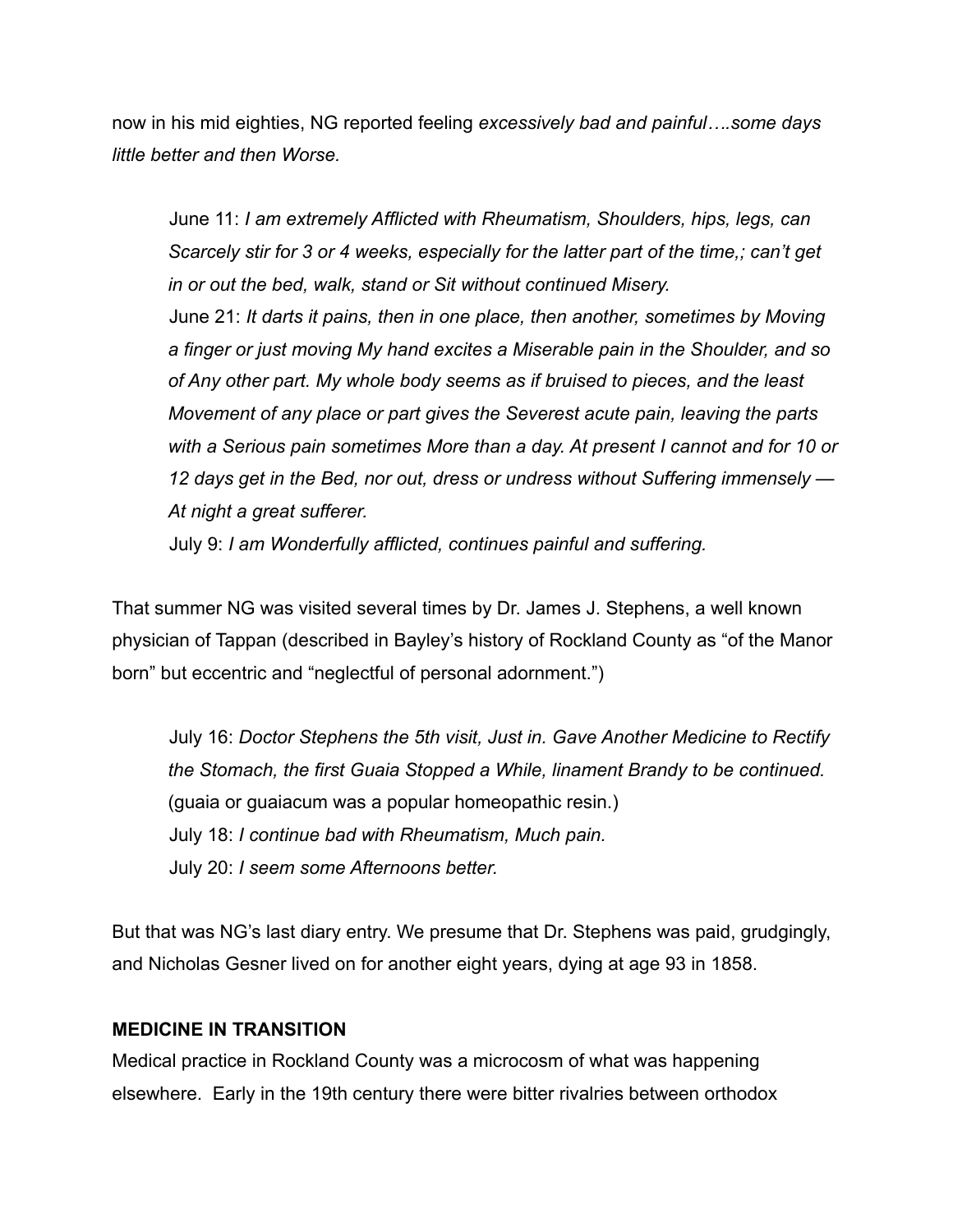"Regulars" and a melange of distinctly unorthodox "Irregulars. In truth, neither camp could claim superior results — neither were particularly effective — but, at least, the remedies of homeopaths, hydropaths, herbalists et al were less obnoxious than those of the traditionalists. In 1833, Dr. Moses Hasbrouck of Nyack, probably the most well respected doctor in the area and then president of the Rockland County Medical Society, in addressing his colleagues noted, "Our profession presents the remarkable spectacle of an art sinking in public estimation and in the confidence of its own practitioners, while the science on which it is founded is applauded for the conquests it is constantly making." Nevertheless, he expressed "abiding confidence in the curative matters of medicine," which even if it didn't necessarily cure directly, at least "put things in condition for nature to cure." Dr. Hasbrouck remained devoted to "the true faith" - i.e. aggressive bleeding, emetics and cathartics in "full dosage." However, by the late 19th and early 20th centuries orthodox medicine was confronted by other challenges than which system worked best. There were dramatic new discoveries - e.g. bacteriology and germ theory, radiology, anesthesia - medical education was transforming to a more science-based model, there was increased enthusiasm for specialization, the locus of care was shifting from home to hospital and all of these effected how medicine was practiced. There continued to be conflicts between traditionalists and forward thinkers and much of this was exemplified by the careers of three later physicians of Palisades and Piermont whom, in closing, I'll describe as being representative of their times.

#### **C.R. AGNEW**

At mid-19th century among several wealthy New Yorkers who purchased summer homes in the area was Dr. Cornelius Rea Agnew (1830-1888.) In 1852, the same year he graduated from Columbia University's College of Physician and Surgeons, Agnew was appointed surgeon-general of New York State. During the Civil War he was active on Frederick Law Olmsted's United States Sanitary Commission, serving on a hospital ship during the Peninsula Campaign. Immediately after the war he purchased Hillcrest, the former home in Palisades of famed botanist John Torrey and, although his professional work was entirely in New York City, Agnew was active in local affairs. He helped establish the Presbyterian Church, worked to improve the school system and on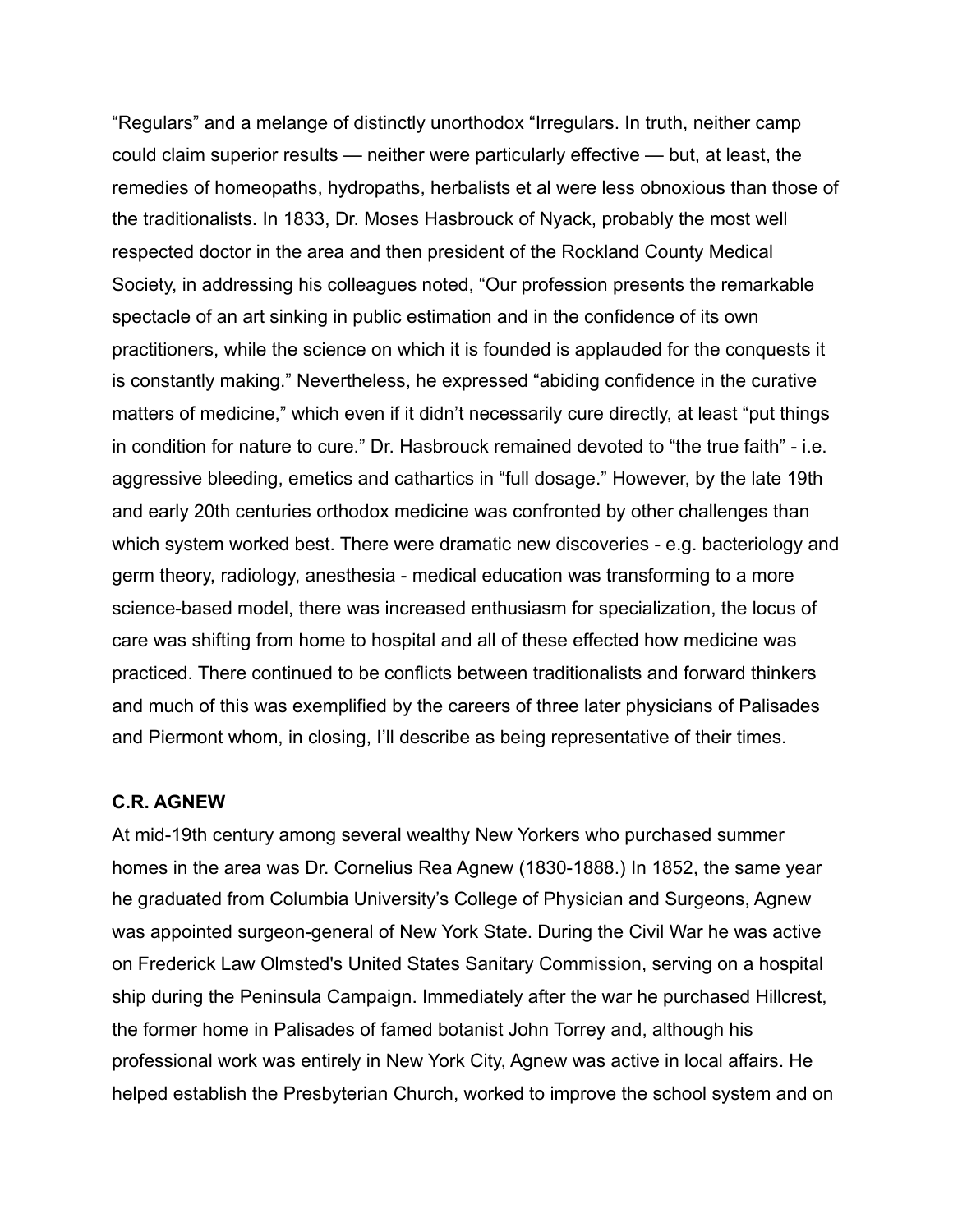July 4 1876 he read the Declaration of Independence at a Liberty Pole ceremony (just as Dr. Hopson did in 1861.)

C.R. Agnew was an early specialist in diseases of the eye and ear and for more than two decades was a national leader in medical education. He was a prolific contributor to medical literature and in an article published in *The New York Medical Journal* ("The Limits of Medical Ethics," Oct. 1, 1882) took on a contentious matter which concerned country practitioners as much as academics like him. When the American Medical Association had organized in 1847, it issued a code of ethics which banned consultation by its members with their "irregular" competitors. But during the 1870s Dr. Agnew led a rebellion by an elite group of New York specialists (some of whom benefited financially from such referrals) who convinced the state medical society to issue its own "new code" of ethics which differed from the AMA's "old code" mainly by deleting the no consultation clause. New York's revision didn't distinguish between different categories of medical care - as it said, "The term physician may be applied to anyone who publicly announces himself to be a practitioner of this art." In response, at the next annual AMA meeting, the New York delegation was denied participation which led to further bickering among themselves. Dr. Agnew insisted that he was conservative and of "the old school" and argued that orthodox doctors understand the "fallacies of homeopathy and evils of quackery." However, he viewed alternative systems of practice to be "more an error than a sin." He argued that doctors should be permitted to follow their own consciences without being held to binding codes: "Leave members of a liberal profession free to go as advocates of truth wherever called….If a patient in the hands of an ignorant pretender, under whatever trademark, calls in consultation a competent practitioner, it is a step in the right direction." In C.D. Agnew's high-minded opinion, such a patient would benefit from the services of enlightened and properly motivated physicians - of course, specialists like him also would benefit. (For more on this see John Harley Warner, "The 1880 Rebellion Against the AMA Code of Ethics" in *The American Medical Ethics Revolution*, ed. Robert Baker, JHU Press 1999.)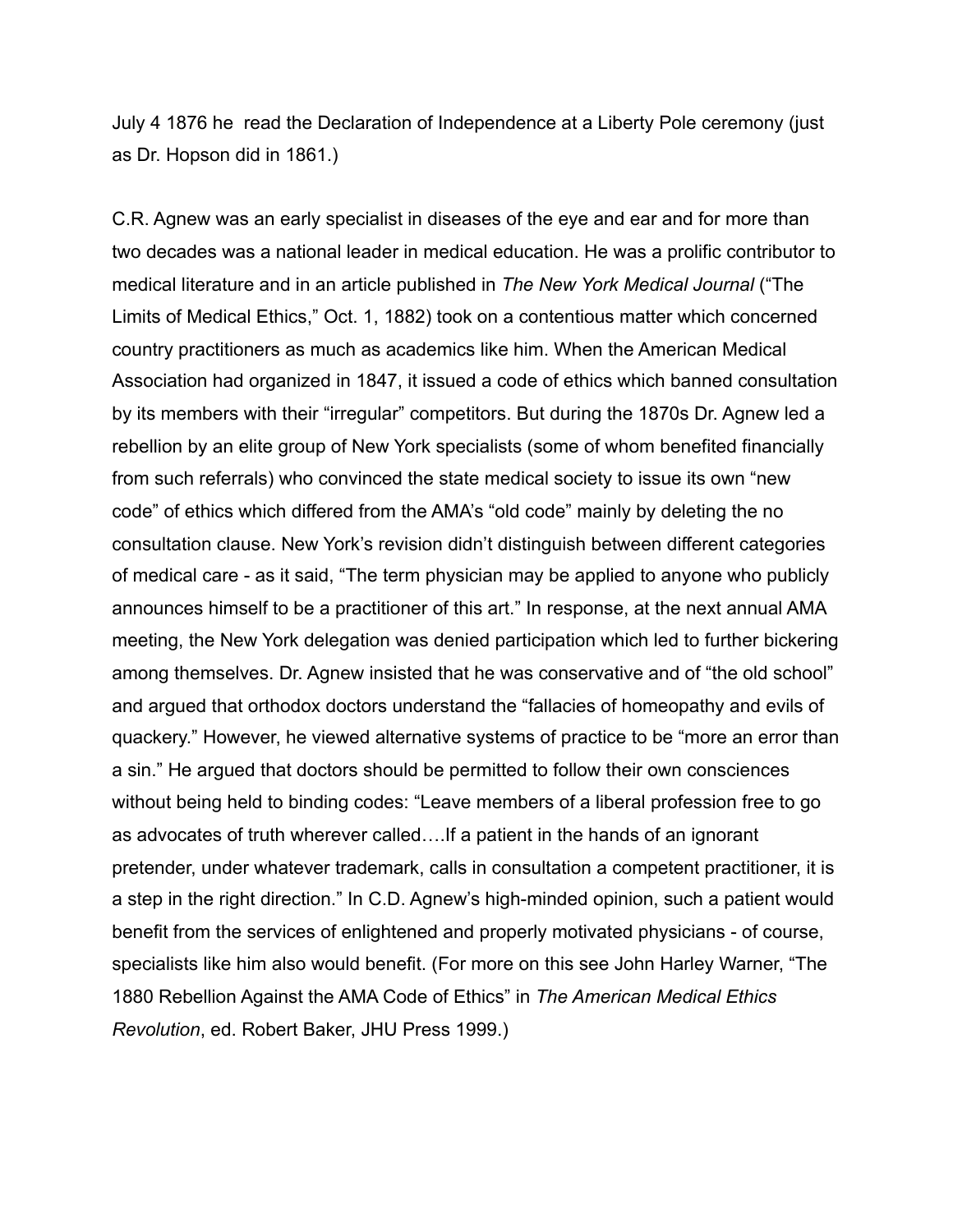#### **CUSHMAN HAAGENSEN**

In 1941, some eight decades after C.R. Agnew came to Palisades, another celebrated physician C.D. Haagensen (1900-1990) moved there with his family. Like Agnew his main theater of operations was Columbia-Presbyterian, but sometimes he provided care for his neighbors - notably Mary Lawrence Tonetti whom he attended during her final days in 1945 when she was dying of leukemia in her home in Sneden's Landing.

Born in North Dakota of Norwegian stock and the son of a country doctor, Cushman graduated from Harvard Medical School in 1925. After completing an internship at Boston City Hospital, he contracted tuberculosis and took the conventional three year "rest cure." The time was well spent. Not only did his lungs improve, but this turned out to be a most productive period: the first year mostly he rested and read; feeling better, the second year, he took the sea air as doctor on a cruise ship. On one trip he spotted a comely young woman returning home after a visit to Europe and arranged to have her seated at his dining table — by the end of the voyage they were engaged. Much of the third year, the young marrieds spent in Europe based at a villa in Florence. In 1929, refreshed and with his intellectual horizons expanded, Cushman reentered medicine and three years later began a lifetime of work at Columbia P&S and affiliated hospitals.

Cushman Haagensen was such a monumental figure that a brief discussion of his surgical career seems appropriate. He was a strong proponent of radical mastectomy for breast cancer, an approach developed during the 1880s by famed Johns Hopkins surgeon William Halsted. Some fifty years later Haagensen assumed Halsted's mantle and, in time, was called "the first breast specialist." When his textbook *Diseases of the Breast* appeared in 1956 it became a classic - and by the time the the third edition appeared, grown to more than one thousand pages, the author was age 86! The premise of radical mastectomy was that every cancer cell must be removed if "cure" is to be achieved. After nearly a half century personally following more than a thousand patients, Dr. Haagensen maintained that a woman who opts for less "is risking her life." Like Halsted, Haagensen insisted on meticulous technique, some described it as elegant. It was necessary to take the time "to do it right" meaning a minimum of five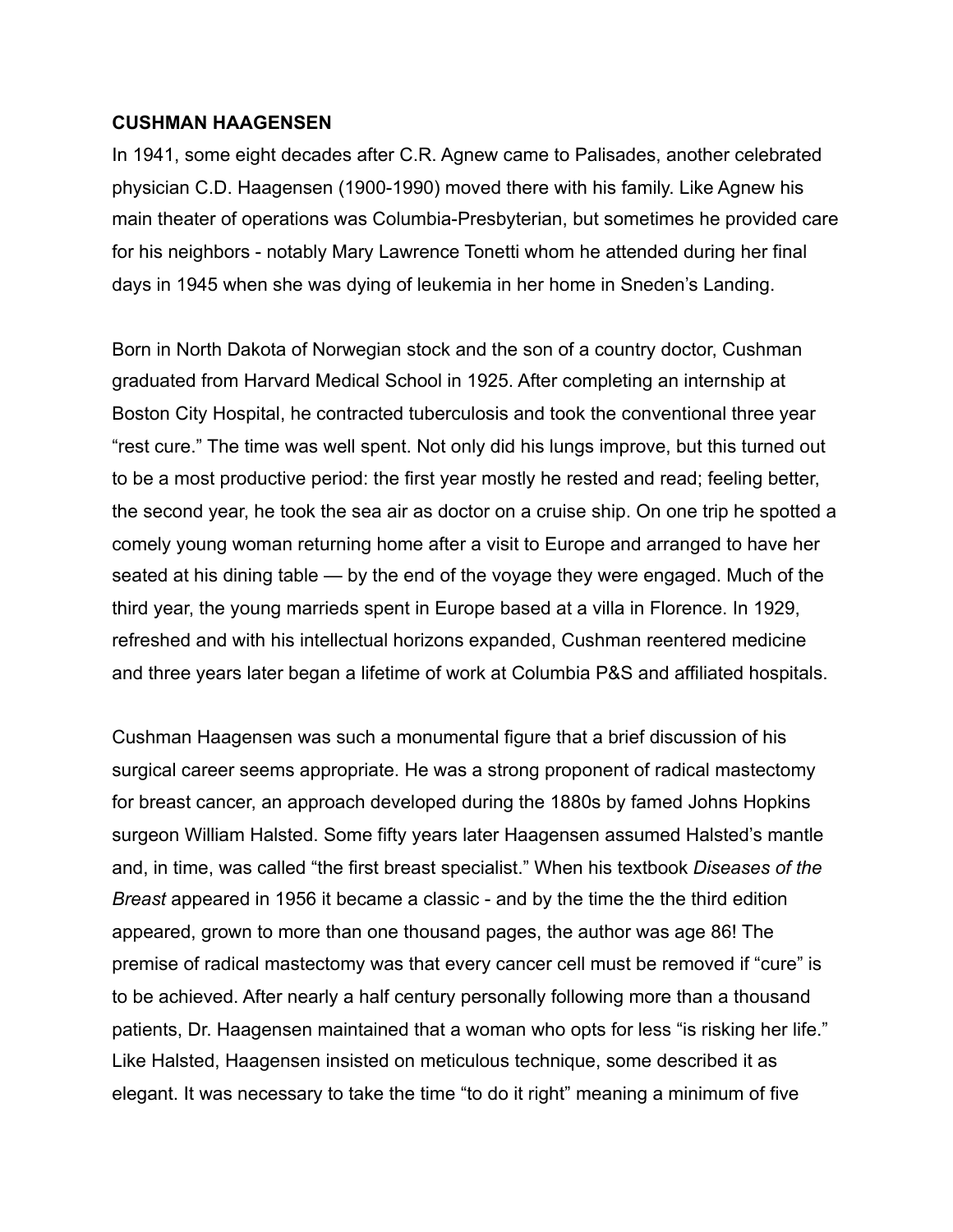hours, sometimes much longer and nurses and surgical assistants dreaded the exhausting procedures. In time, resistance grew against radical mastectomy which many surgeons considered unnecessary, disfiguring and insensitive to psychological trauma experienced by patients. George "Barney" Crile, Jr. of the Cleveland Clinic, a leader of the opposition, promoted simple mastectomy or lumpectomy which Dr. Haagensen characterized as "human experimentation." A surgeon who performs these lesser approaches "is nothing less than a coward."

Cushman Haagensen was an outspoken perfectionist who clung to his beliefs. He continued to see patients into his eighties, charging only \$25 per office visit regardless of the patient's ability to pay. Many of his patients were devoted to him; so were many of the next generation of physicians. As one former pathology resident recalled, "He kept us on our toes." Although Dr. Haagensen was authoritarian, a cult of personality evolved among young surgeons for whom he represented the finest traditions of their field; a reincarnation of Halsted himself. (For more on this, see Barron Lerner's *The Breast Cancer Wars,* 2001.)

During the 1970s controversy raged about the significance of so-called ductal and lobular carcinoma in situ. The prevailing belief was that these were dangerous lesions that warranted breast amputation. Based on their own extensive experience, Dr. Haagensen and some of his colleagues at Columbia argued that the name for the condition was "misleading and unfortunate" because it implied that the lesion was cancerous and warranted breast amputation. In 1978 they suggested a more appropriate term "benign pathological-clinical entity" for which the best approach was watchful waiting. In 2015 the controversy about carcinoma-in-situ continues, but current data suggests that the scales are tipping in favor of Cushman Haagensen's more conservative approach.

But this "old school" doctor could be prescient in areas that had nothing to do with breast disease. Shortly after the Haagensens moved to Palisades, Cushman published a book *A Hundred Years of Medicine.* Although it revealed an impressive range of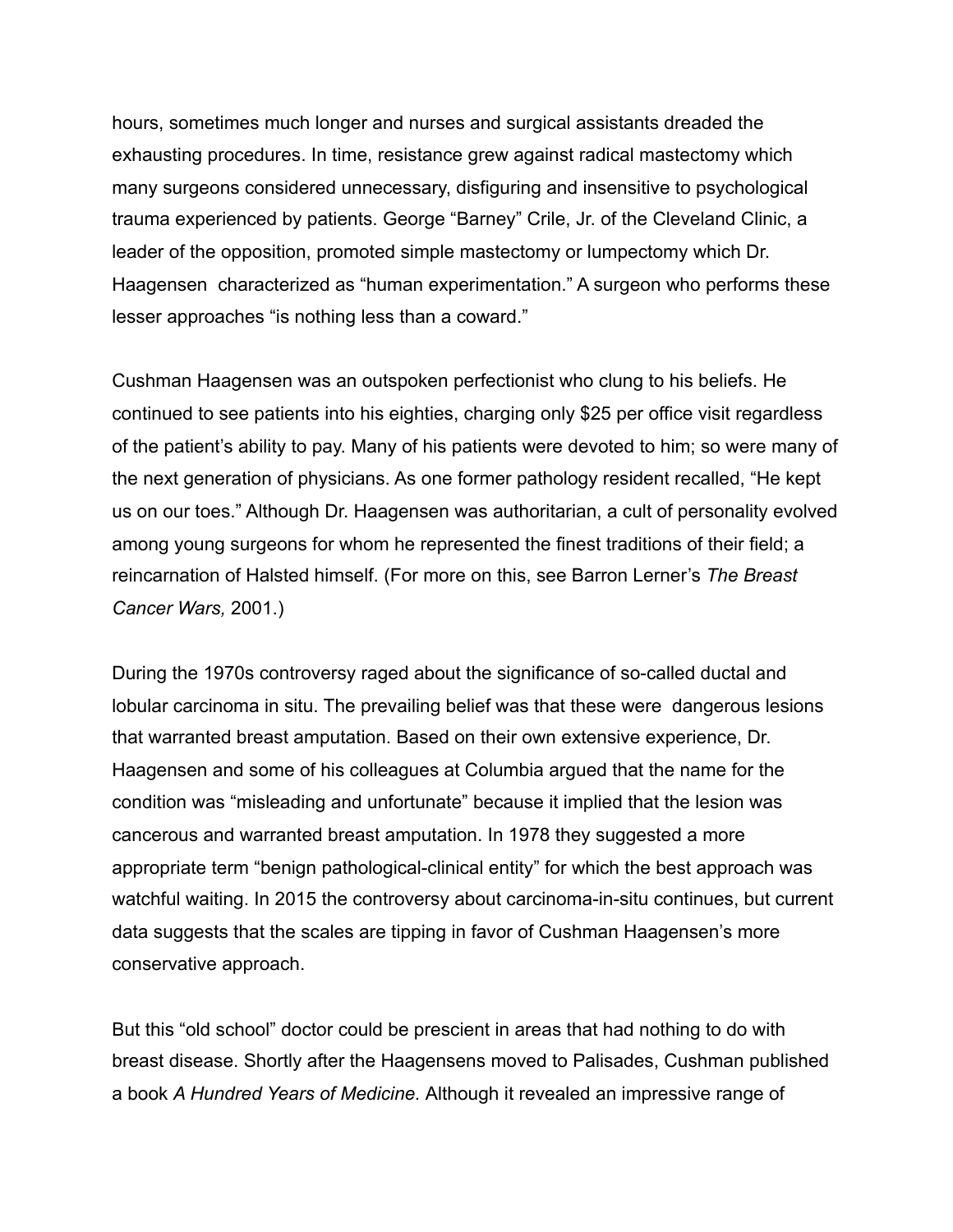knowledge it was a rather conventional recitation of famous events, but the book's last chapter, called "The Doctor's Dilemma," addressed societal challenges during the late 1930s which remain relevant today. Despite objections from the AMA, in 1927 an independently funded study group, the Committee on the Costs of Medical Care, was formed to investigate the medical expenses of American families. After several years of deliberation they concluded that group practice and group payment was the best way to go. AMA spokesman Morris Fishbein called the report "an incitement to revolution" and the battle raged throughout the 1930s. Because certain features of the proposed plan involved government involvement, the president of New Jersey's medical society warned that "federalized medicine" would lead to "federalization of all our economic and social life." What we got was social security and disability insurance during the New Deal; then voluntary Blue Cross-Blue Shield plans; later Medicare and Medicaid and, still later, "Obamacare."

Cushman Haagensen had a different perspective from the majority of his medical colleagues. His daughter Alice Gerard suggests it may have reflected his early experiences in Europe and the influence of English friends. What follows is paraphrased from the last chapter of his book which was published in 1943.

 *The doctors' dilemma today is how best to utilize our vast modern armamentarium of medical knowledge for the benefit of society….Medical care costs so much that most of the people cannot buy it. Our modern medical knowledge, which can so often accomplish what in a previous century would be regarded as miraculous, is only partly used….While physicians ponder their modern dilemma, a new voice is heard. It is the social consciousness of a new individual right, the right to adequate medical care….The health of every individual is a social concern and responsibility…The insurance principle is beyond doubt the best way of meeting the cost of medical care because it makes saving money for this purpose compulsory and because it distributes among the many who are insured the excessive and fortuitous burden of large medical expense that falls upon the few….Freedom from lack of adequate medical care*